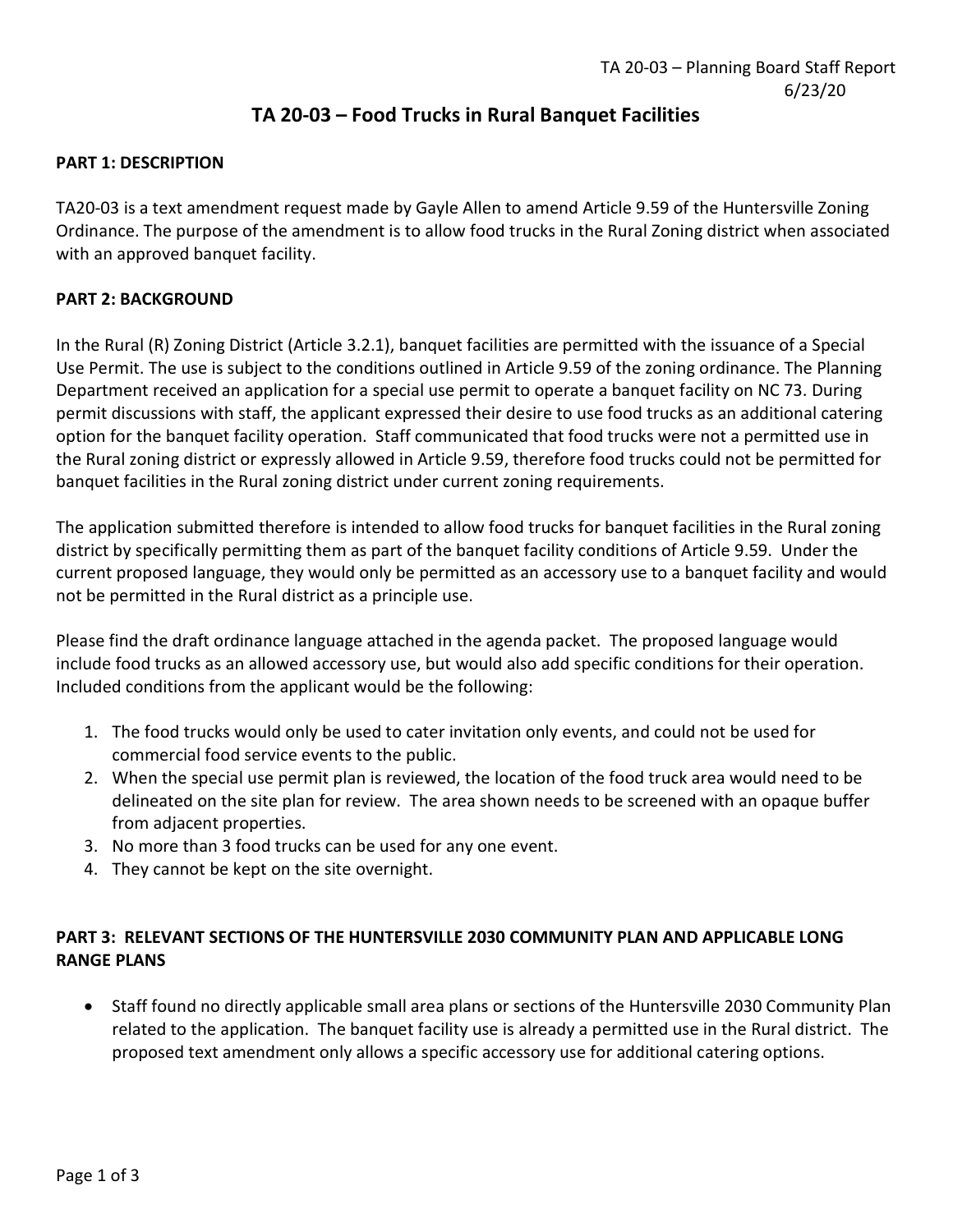### PART 4: STAFF RECOMMENDATION

Planning staff recommends approval of the proposed text amendment application. It is understood that food trucks have become a common method of dining and food service operation in recent years. It seems reasonable then that food trucks would be a desired catering option for permitted banquet facility uses.

There are concerns however to be considered with outdoor food truck operations in a residential zoning district. Odors and noise from generators could become nuisances for adjacent residential development. However these elements and the appropriateness of the use on the site can be examined on a case by case basis through the special use permit review process. Per Article 11.4.10 F 1, the Town Board through the special use permit process has the ability to "attach reasonable and appropriate conditions and safeguards to the location, nature, and extent of the proposed use and its relation to surrounding property, for the purpose of ensuring that the conditions of permit approval will be complied with and any potentially injurious effect of the special use on adjoining properties, the character of the neighborhood, or the health safety, and general welfare of the community will be minimalized." Therefore if necessary, the Town Board may amend the conditions of the permit based on the unique circumstances of the application in order to protect adjacent development.

### PART 5: HUNTERSVILLE ORDINANCE ADVISORY BOARD

The Huntersville Ordinances Advisory Board (HOAB) considered the proposed text amendment application on March 5, 2020. After discussion of the application, the Board unanimously recommended approval of the application as currently proposed.

#### PART 6: PUBLIC HEARING

The Public Hearing was held on June 1, 2020. There were no comments on the application from the public. After Town Board discussion with staff, the hearing was closed.

#### PART 7: PLANNING BOARD RECOMMENDATION

The Planning Board is scheduled to consider this text amendment on June 23, 2020.

#### PART 8: ATTACHMENTS AND ENCLOSURES

- Draft Language Ordinance
- Text Amendment Application / Updated Language from the applicant.